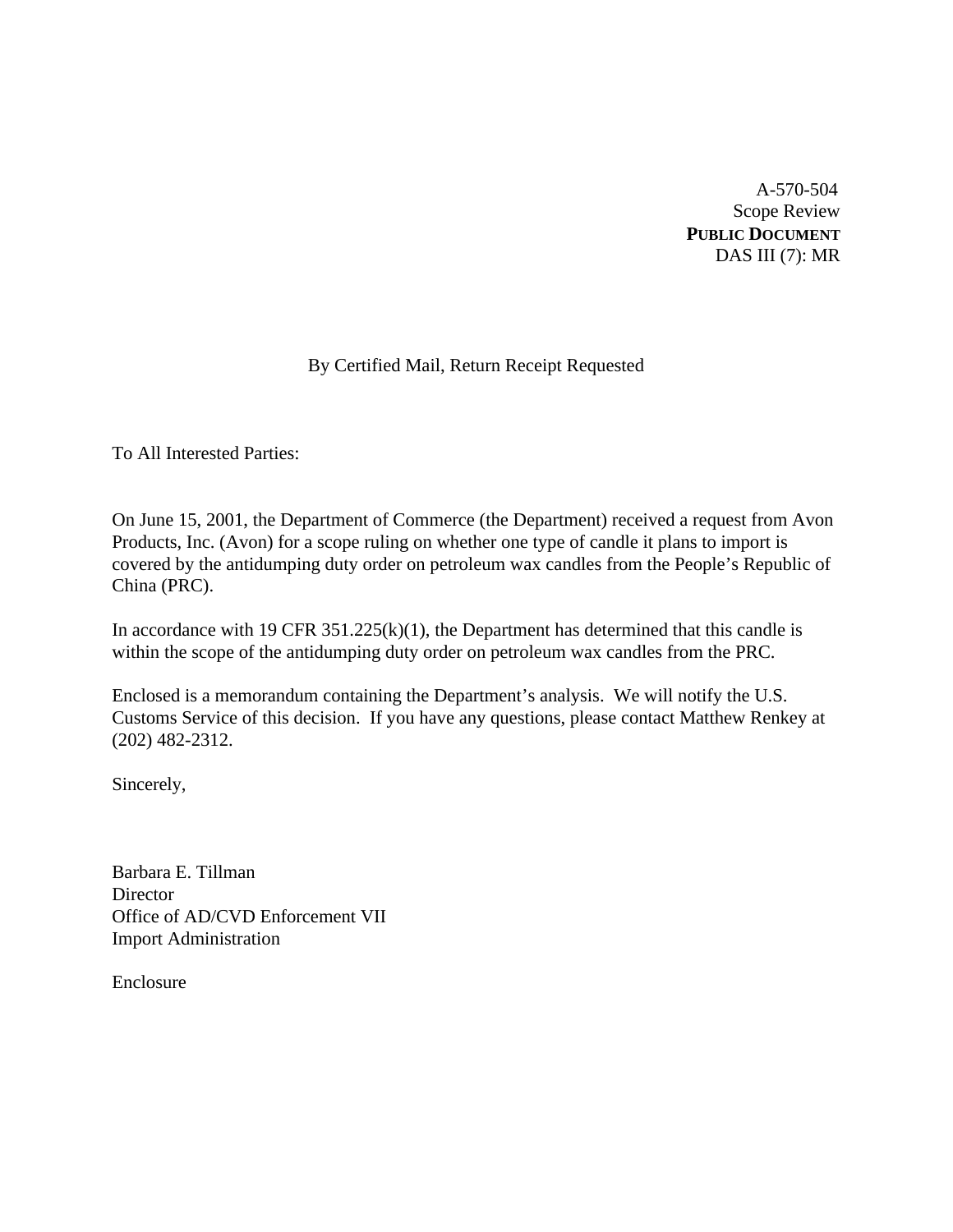A-570-504 Scope Review **PUBLIC DOCUMENT** DAS III (7): MR

| <b>MEMORANDUM FOR:</b> | Joseph A. Spetrini<br><b>Deputy Assistant Secretary</b><br><b>Enforcement Group III</b>                                                        |
|------------------------|------------------------------------------------------------------------------------------------------------------------------------------------|
| FROM:                  | Barbara E. Tillman<br>Director<br>Office of AD/CVD Enforcement VII                                                                             |
| <b>SUBJECT:</b>        | Final Scope Ruling; Antidumping Duty Order on Petroleum Wax<br>Candles From the People's Republic of China (A-570-504); Avon<br>Products, Inc. |

### **Summary**

On June 15, 2001, the Department of Commerce (the Department) received a request from Avon Products, Inc. (Avon) for a scope ruling on one candle, which it identifies as a "Floral Lamp Candle," to determine if it is covered by the antidumping duty order on petroleum wax candles from the People's Republic of China (PRC) (Antidumping Duty Order: Petroleum Wax Candles from the People's Republic of China, 51 FR 25085 (July 10, 1986)). In accordance with 19 CFR  $351.225(k)(1)$ , we recommend that the Department determine that this candle is within the scope of the antidumping duty order on petroleum wax candles from the PRC.

### **Background**

Avon filed its request for a scope ruling in proper form on June 15, 2001. The National Candle Association (NCA), petitioner in this case, filed comments on July 20, 2001.

The regulations governing the Department's antidumping scope determinations are found at 19 CFR 351.225. On matters concerning the scope of an antidumping duty order, the Department first examines the descriptions of the merchandise contained in the petition, the determinations of the Secretary and the International Trade Commission (the Commission), the initial investigation, and the antidumping duty order. This determination may take place with or without a formal inquiry. If the Department determines that these descriptions are dispositive of the matter, the Department will issue a final scope ruling as to whether or not the subject merchandise is covered by the order. *See* 19 CFR 351.225(d).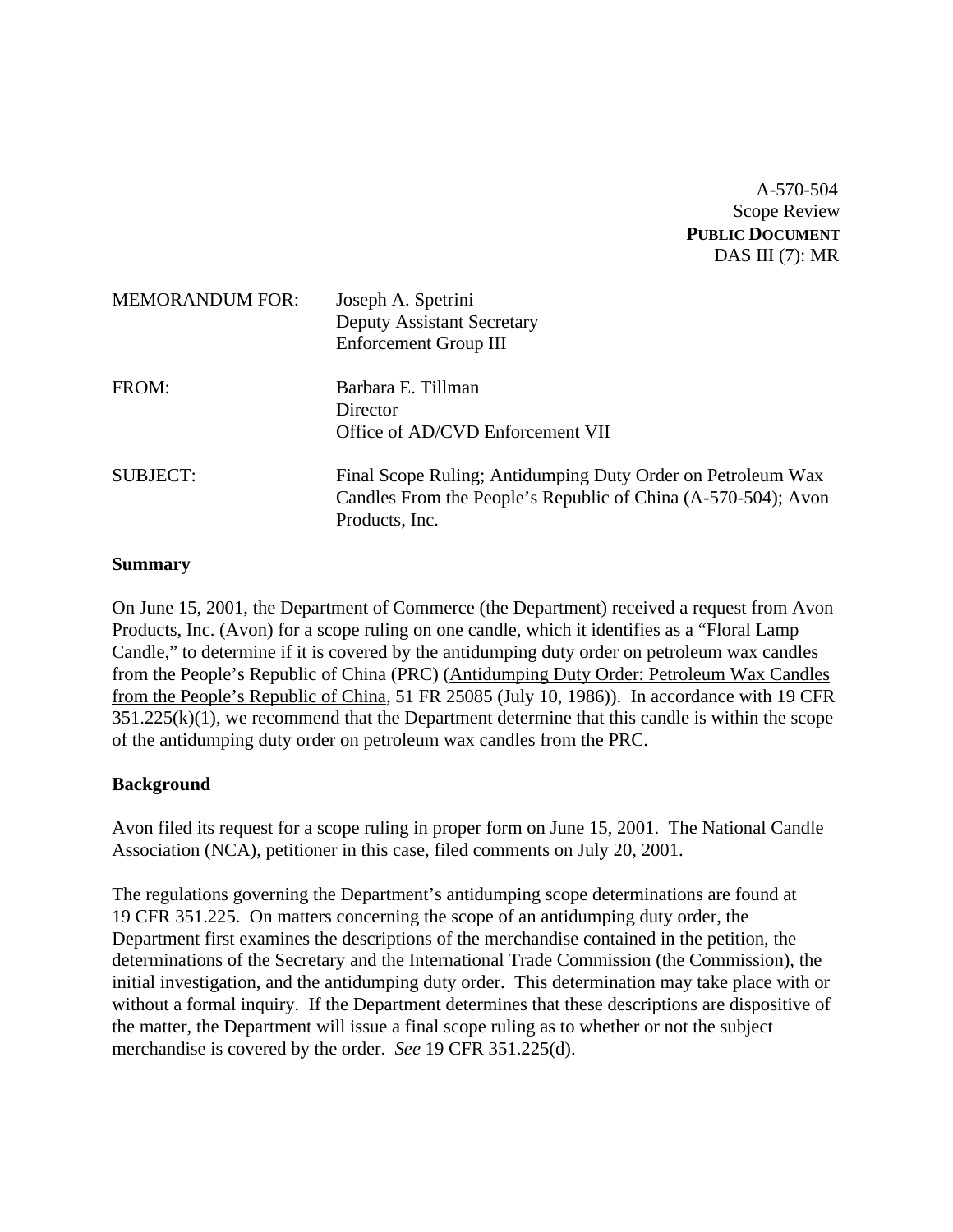Conversely, where the descriptions of the merchandise are *not* dispositive, the Department will consider the five additional factors set forth at 19 CFR 351.225(k)(2). These criteria are: i) the physical characteristics of the merchandise; ii) the expectations of the ultimate purchasers; iii) the ultimate use of the product; iv) the channels of trade in which the product is sold; and v) the manner in which the product is advertised and displayed. The determination as to which analytical framework is most appropriate in any given scope inquiry is made on a case-by-case basis after consideration of all evidence before the Department.

In the instant case, the Department has evaluated Avon's request in accordance with 19 CFR  $351.225(k)(1)$ , and the Department finds that the descriptions of the product contained in the petition, the final determinations of the Secretary (including prior scope determinations) and the Commission, the initial investigation, and the antidumping duty order are, in fact, dispositive. Therefore, the Department finds it unnecessary to consider the additional factors set forth at 19 CFR 351.225(k)(2).

Documents and parts thereof from the underlying investigation deemed relevant by the Department to this scope ruling were made part of the record of this determination and are referenced herein. Documents that were not presented to the Department, or placed by it on the record, do not constitute part of the administrative record for this scope determination.

In its petition of September 4, 1985, the National Candle Association requested that the investigation cover:

[c]andles [which] are made from petroleum wax and contain fiber or paper-cored wicks. They are sold in the following shapes: tapers, spirals, and straight-sided dinner candles; rounds, columns, pillars; votives; and various wax-filled containers. These candles may be scented or unscented ... and are generally used by retail consumers in the home or yard for decorative or lighting purposes (Antidumping Petition, September 4, 1985 at 7).

The Department defined the scope of the investigation in its notice of initiation. This scope language carried forward without change through the preliminary and final determinations of sales at less than fair value and the eventual antidumping duty order:

certain scented or unscented petroleum wax candles made from petroleum wax and having fiber or paper-cored wicks. They are sold in the following shapes: tapers, spirals, and straight-sided dinner candles; rounds, columns, pillars, votives; and various wax-filled containers (*Petroleum Wax Candles from the People's Republic of China: Initiation of Antidumping Duty Investigation*, 50 FR 39743 (September 30, 1985); *see also Preliminary Determination of Sales at Less Than Fair Value,* 51 FR 6016 (February 19, 1986), *Final Determination,* 51 FR 25085 (July 10, 1986), and *Antidumping Duty Order: Petroleum Wax Candles from the People's Republic of China* 51 FR 30686 (August 28, 1986)).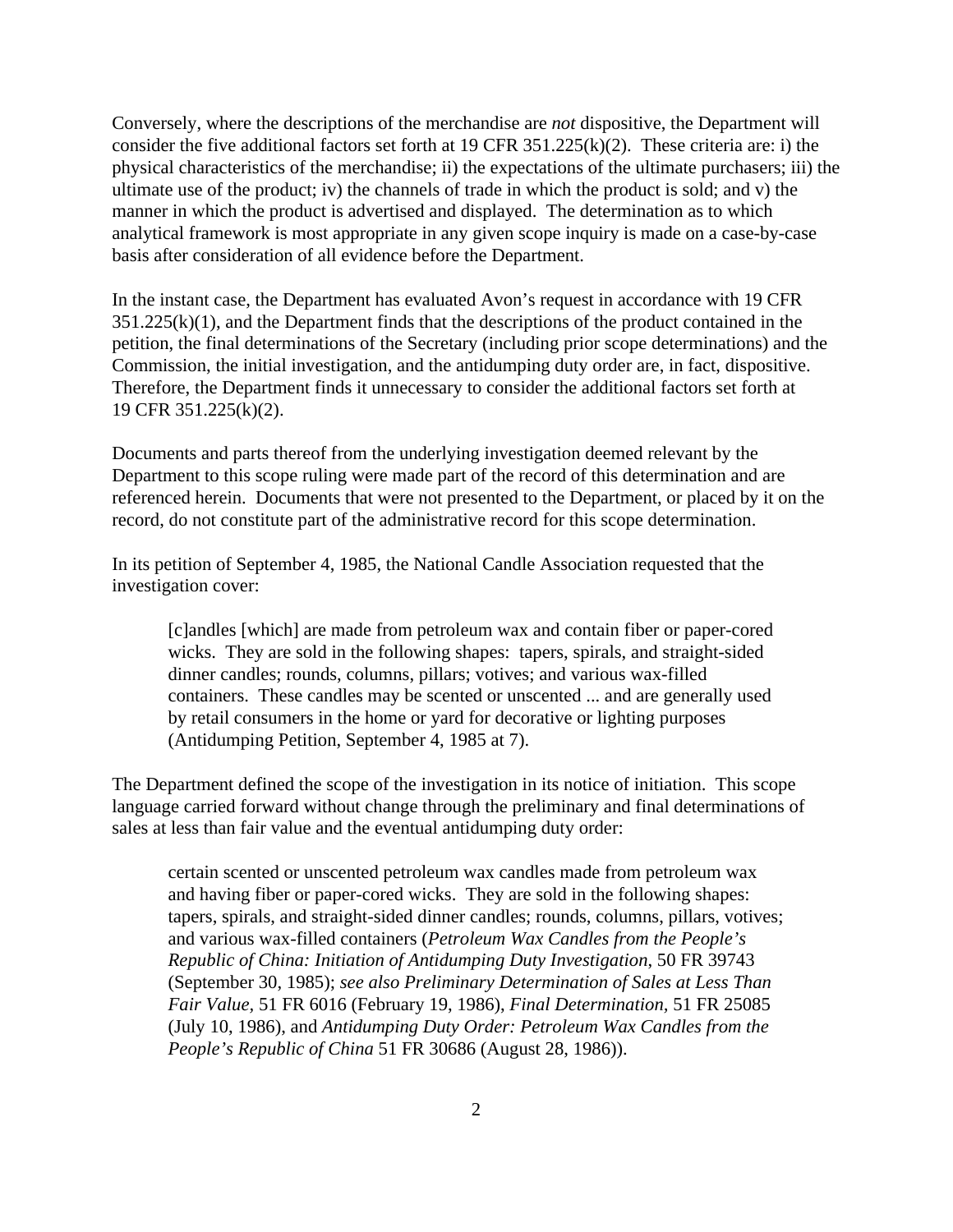The Commission adopted a similar definition of the "like product" subject to its determinations, noting that the investigations did not include "birthday, birthday numeral and figurine type candles" (*Determinations of the Commission (Final)*, USITC Publication 1888, August 1986, at 4, note 5, and A-2 (Commission Determination)).

Also of relevance to the present scope inquiry is a notice issued to the United States Customs Service in connection with a July 1987 scope determination concerning an exception from the Order for novelty candles, which states:

The Department of Commerce has determined that certain novelty candles, such as Christmas novelty candles, are not within the scope of the antidumping duty order on petroleum-wax candles from the People's Republic of China (PRC). Christmas novelty candles are candles specially designed for use only in connection with the Christmas holiday season. This use is clearly indicated by Christmas scenes and symbols depicted in the candle design. Other novelty candles not within the scope of the order include candles having scenes or symbols of other occasions (*e.g.*, religious holidays or special events) depicted in their designs, figurine candles, and candles shaped in the form of identifiable objects (*e.g.*, animals or numerals), (CIE N-212/85, September 21, 1987; Letter from the Director, Office of Compliance, to Burditt, Bowles & Radzius, Ltd., July 13, 1987).

#### **Avon's Scope Request**

Avon argues that the candle subject to this inquiry is a molded wax candle in the shape of a tapered household lampshade with embossed floral designs. Avon contends that this candle is thus an identifiable object, which is not outlined in the scope of the Order. Avon included a sample of the candle with its scope request, and also the stand upon which the candle would sit. Avon further argues that the instant candle possesses other physical characteristics which differentiate it from the types of candles named in the scope of the Order. Avon states that,

"Such candles burn from the top for the purpose of providing exterior illumination, and, unlike the instant candles, are not designed to 'tunnel' through the middle when lit for the purpose of causing interior illumination of the candle itself. Candles possessing such novel features are clearly distinguishable from the class or type of candles subject to the order which are primarily designed to provide illumination and/or are for use at formal occasions" (Avon's Request at 4).

Avon concludes by stating that the physical characteristics of the subject item, as well as the expectations of the users and the ultimate use of the subject candle differ significantly from those candles subject to the Order.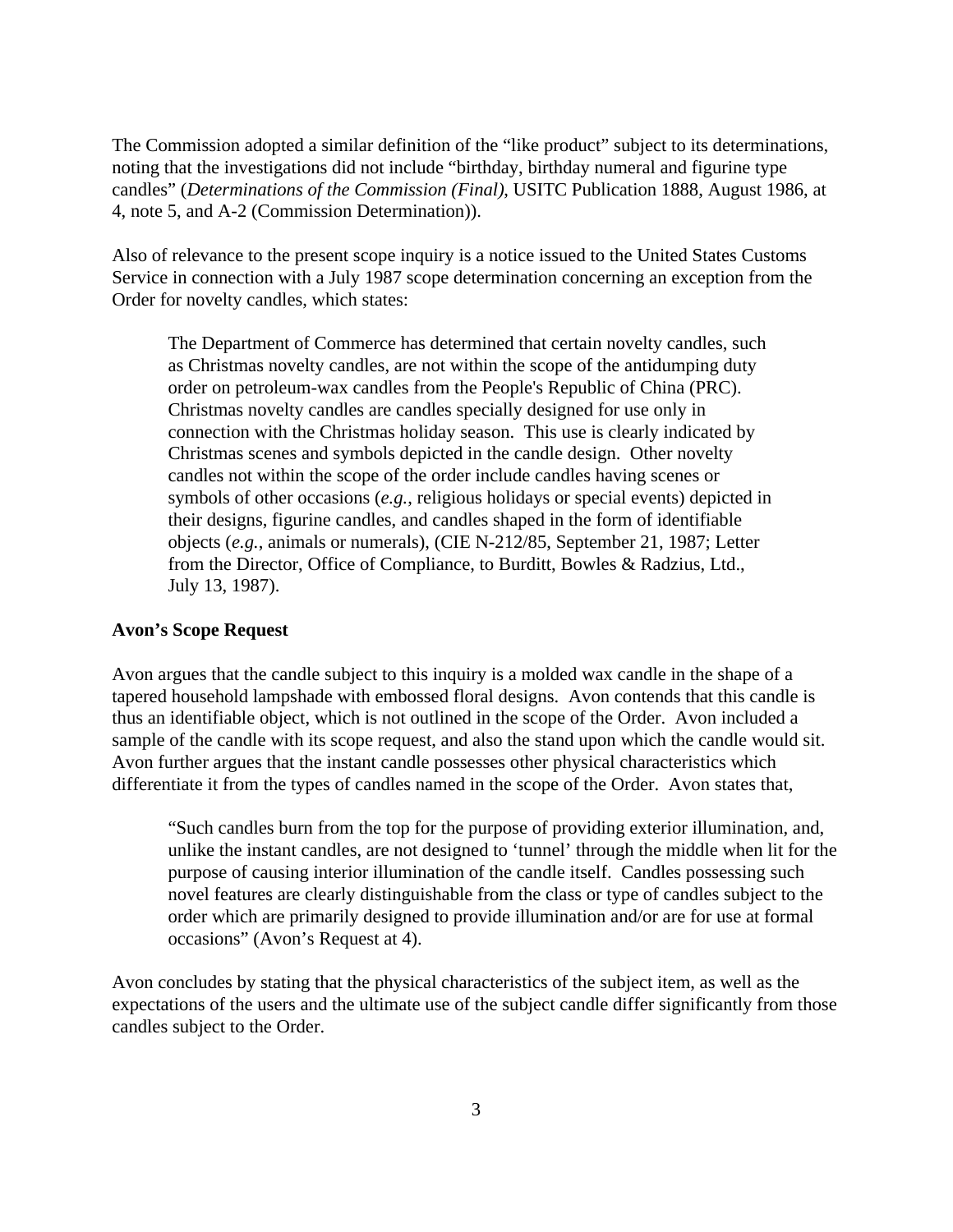## **The NCA's Comments**

In its comments, the NCA retraces the history of the antidumping duty order and highlights several past scope determinations. Turning specifically to Avon's request, the NCA contends that "Avon's candle is a wax candle in the shape of a column with tapered sides. Columns are included within the scope of the Order. The candle has a wick which burns and emits light and heat. It will be used by retail consumers in the home or yard for decorative or lighting purposes. All of these characteristics place this candle squarely within the scope of the Order" (NCA's comments at 5). The NCA adds that neither the shape nor decoration of the candle resemble a lamp shade, and the fact that the lighted wick will tunnel through the middle of the candle does not affect the candle's shape, which is that of a column, and that such a decorative effect cannot be the basis for excluding a candle from the Order's scope (NCA's comments at 5).

# **Analysis**

With respect to the instant request, we find that for the reasons outlined below, this candle falls within the scope of the Order.

Avon's argument that its candle is materially different from those outlined in the Order's scope because it casts interior, rather than exterior, illumination is not a valid basis for determining that it should be found outside the scope of the Order. There is no precedent in any determination for exempting a candle on that basis. Moreover, the Department has previously determined that socalled "Chinese Lantern Candles," which also cast their illumination interiorly and are composed entirely of wax, are within the scope of the Order (Final Scope Determination, Endar Corp., May 11, 2000).

Also, Avon's candle is not recognizable as a lamp shade, nor are the shapes depicted on the outside of the candle recognizable as flowers. Avon's candle comes with a wire stand which, when the candle is placed on top of it, purportedly would make it look like a lamp. However, such a stand would not be an integral part of the candle. Above all else, the Department must focus on the characteristics of the actual wax candle itself, regardless of any components with which it is marketed and sold. Since the candle itself does not include the stand, and with or without the stand, the candle is not recognizable as a floral lamp, the Department finds that it is not an identifiable object.

Essentially, this candle is a pillar. Neither the shape nor the decorative surface of the candle render it recognizable as a lamp shade; as such, it is not an identifiable object. Therefore, none of the candle's features represent grounds for determining this item to be a novelty candle, and thus outside the scope of the Order.